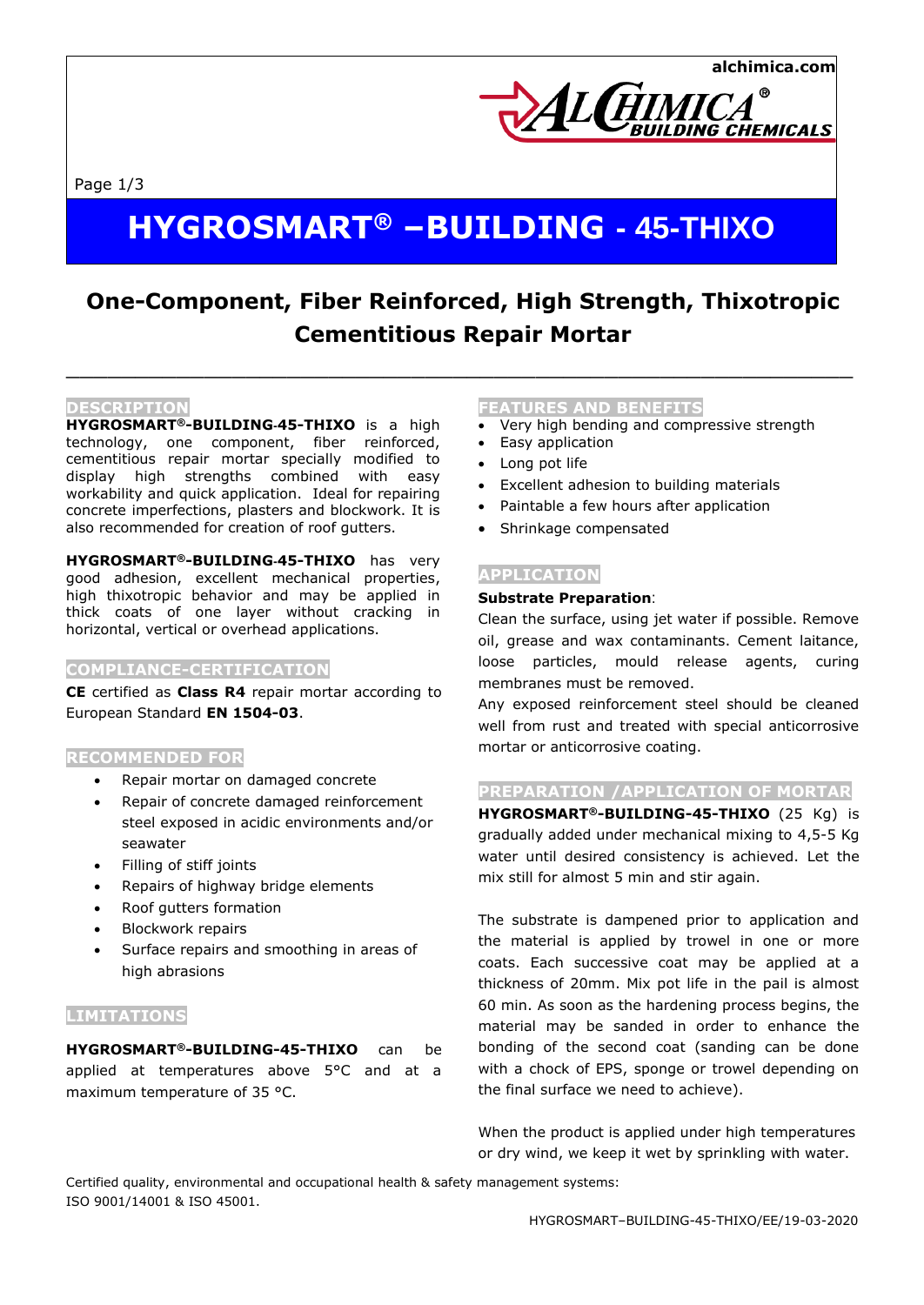

Page 2/3

# **HYGROSMART® –BUILDING - 45-THIXO**

The applied product should be protected from rain or frost for at least 10 hours.

Application temperature should be between 5°C and 35<sup>o</sup>C.

## **CONSUMPTION**

17.5 kg/m<sup>2</sup>/cm thickness.

# **PACKAGING**

25 kg Bags. **Color:** Grey

### **CLEANING**

Clean brushes and tools with plenty of water after use. Hardened material can only be removed by mechanical means.

**TECHNICAL SPECIFICATIONS**

# **SHELF LIFE**

 Can be kept for 12 months minimum in the original unopened bags in dry places and at temperatures of 5-25<sup>o</sup>C.

# **SAFETY INFORMATION**

 Contains cement: May cause skin irritation due to alkaline reaction. Use protective gloves and goggles. The MSDS (Material Safety Data Sheet) is available on request.

| <b>ALCHIMICA S.A.</b> |
|-----------------------|

| 7 Lampsakou, Athens - GREECE                              |                                          |  |
|-----------------------------------------------------------|------------------------------------------|--|
| 2085-CPR-061/05.03.2020                                   |                                          |  |
| EN 1504-03:2005                                           |                                          |  |
| 2085                                                      |                                          |  |
| HYGROSMART- BUILDING-45-THIXO                             |                                          |  |
| Concrete repair product for structural repair (CC) mortar |                                          |  |
| R4, class III                                             |                                          |  |
| www.alchimica.com                                         |                                          |  |
| Capillary absorption                                      | 0.05 kg/m <sup>2</sup> .h <sup>0,5</sup> |  |
| Compressive strength                                      | 49.6 $N/mm^2$                            |  |
| Chloride ion content                                      | < 0.01%                                  |  |
| Adhesive bond                                             | 2.9 $N/mm^2$                             |  |
| Thermal compatibility                                     | 2.4 $N/mm^2$                             |  |
| Carbonation resistance                                    | pass                                     |  |

Certified quality, environmental and occupational health & safety management systems: ISO 9001/14001 & ISO 45001.